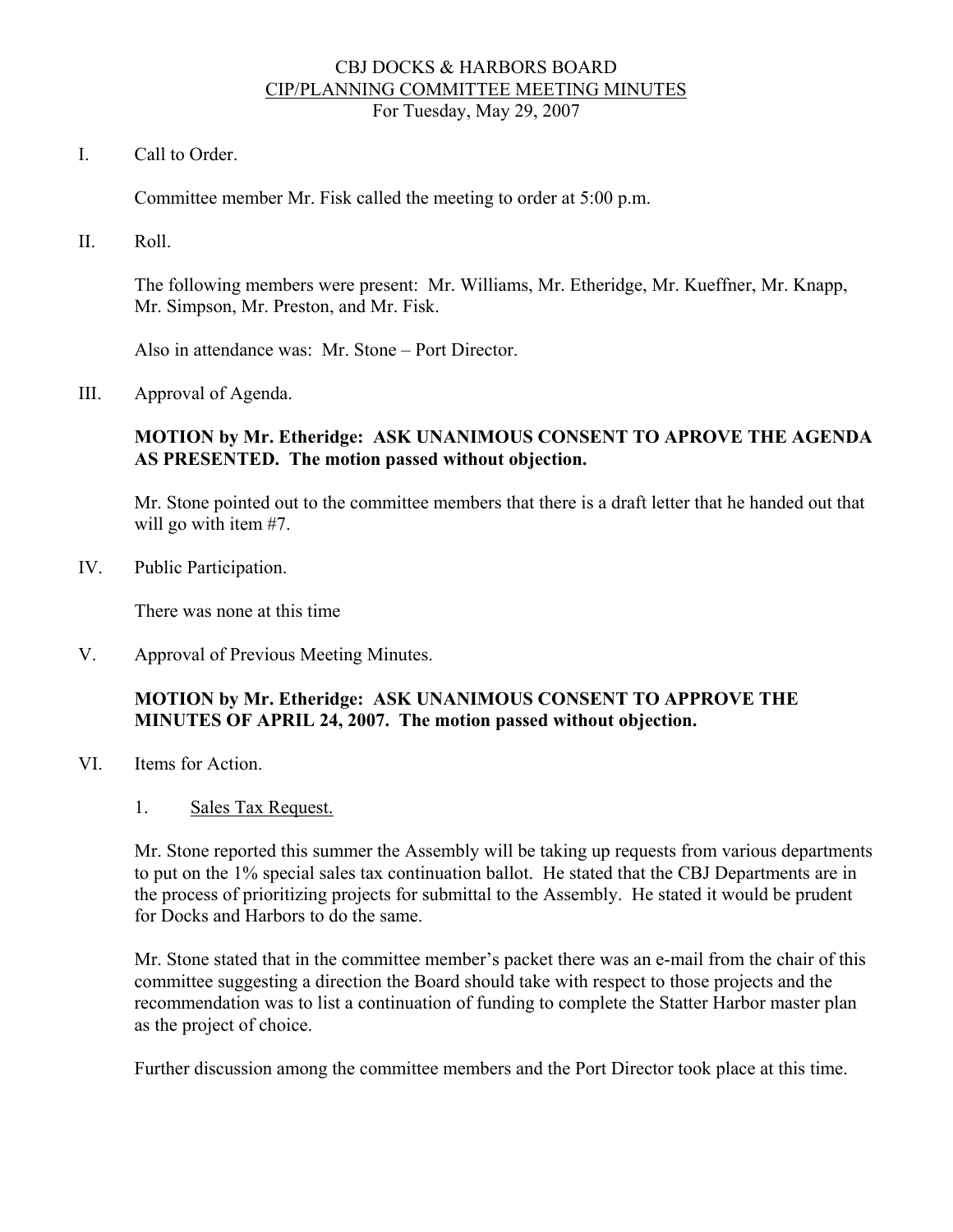**MOTION by Mr. Etheridge: ASK UNANIMOUS CONSENT TO RECOMMEND THAT THE BOARD REQUEST SALES TAX FUNDING FROM THE ASSEMBLY TO CONSTRUCT IMPROVEMENTS AS DEPICTED IN THE STATTER HARBOR MASTER PLAN. The motion passed without objection.** 

# 2-6. Term Contract Awards.

Mr. Stone stated that he would address all of the term contracts and then have discussion following with the committee members.

He stated that they received two bids from engineering companies for the civil engineering services and PN&D was selected. There was two bids submitted for the electrical engineering services and Morris Engineering was selected. There was one bid submitted for general electrical services from Chatham Electrical and they were awarded that bid. There was one bid from a mechanical/plumbing service company which was Behrends Mechanical. One bid was submitted for security services, of which was Goldbelt Security Services.

Mr. Stone stated that in regards to the funding it would be to have a contract not to exceed \$100,000, which wouldn't have to go before the assembly and would be harbors enterprise funds.

Further discussion among the Port Director and the committee members took place at this time.

**MOTION by Mr. Knapp: ASK UNANIMOUS CONSENT TO FORWARD ACTION ITEMS 2 THROUGH 6 TO THE FULL BOARD FOR THEIR APPROVAL. The motion passed without objection.** 

**MOTION by Mr. Etheridge: ASK UNANIMOUS CONSENT TO AMEND THE MOTIONS TO INCLUDE ITEMS 2, 3, AND 5 ONLY. The motion passed without objection.** 

**MOTION by Mr. Etheridge: ASK UNANIMOUS CONSENT TO MOVE ACTION ITEM #4 TO THE FULL BOARD FOR APPROVAL. The motion passed with one committee member abstained from voting.** 

**MOTION by Mr. Etheridge: ASK UNANIMOUS CONSENT TO MOVE ACTION ITEM #6 TO THE FULL BOARD FOR APPROVAL. The motions passed with one committee member abstained from voting.** 

7. Request to the Assembly for University Land Transfer.

Mr. Fisk stated that several weeks ago he had had a discussion with the chairman regarding the planning effort for the travel lift. There had been a lot of discussion regarding the ownership of property issue. Over the past few months there has been some talk of possibly transfer of some or possibly all of the University property to Docks and Harbors.

CIP/Planning Committee Meeting Minutes

May 29, 2007 Page 3